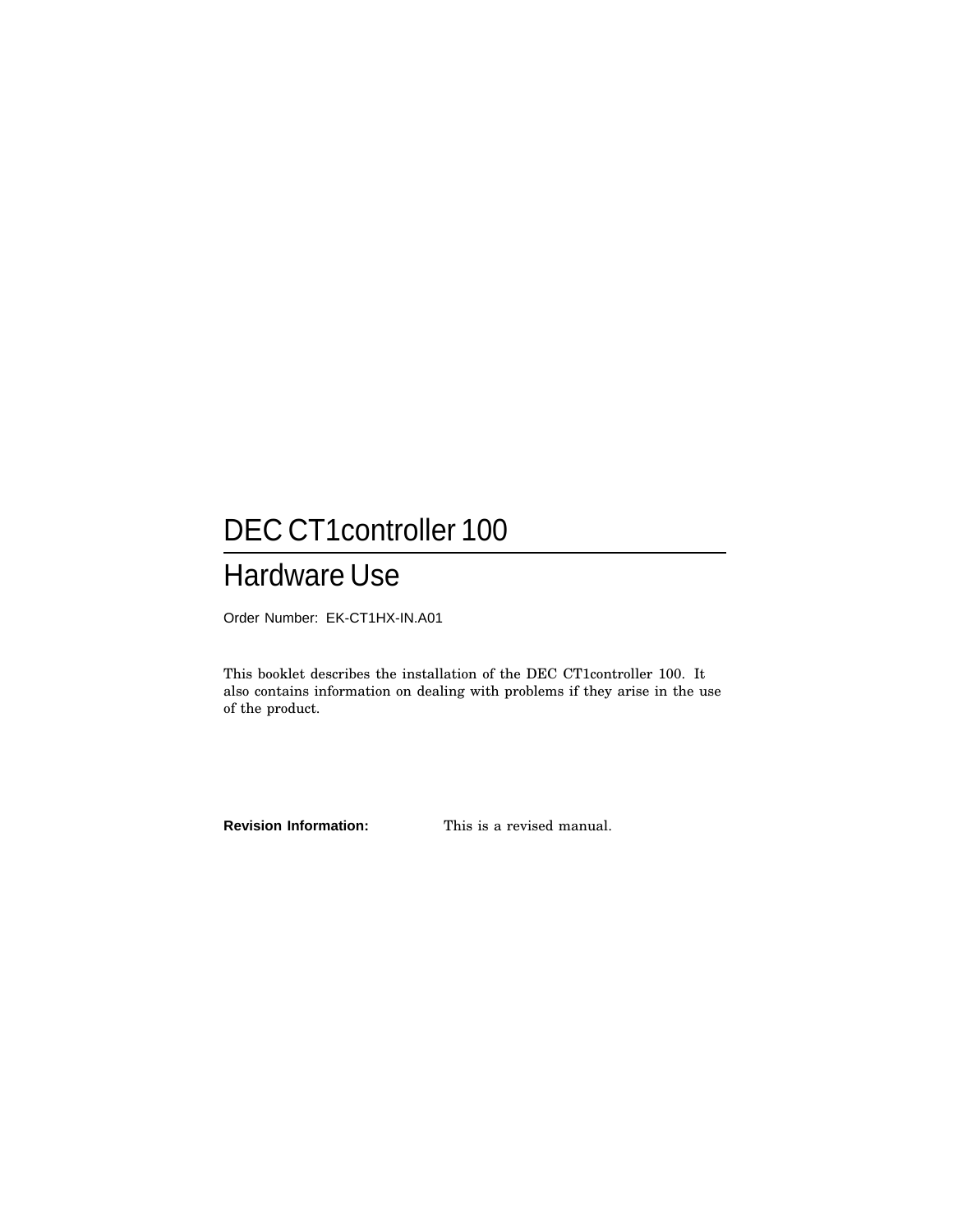#### **First Printing, December 1992 Revised, September 1993**

The information in this document is subject to change without notice and should not be construed as a commitment by Digital Equipment Corporation. Digital Equipment Corporation assumes no responsibility for any errors that may appear in this document.

No responsibility is assumed for the use or reliability of software on equipment that is not supplied by Digital Equipment Corporation or its affiliated companies.

Restricted Rights: Use, duplication, or disclosure by the U.S. Government is subject to restrictions as set forth in subparagraph (c)(1)(ii) of the Rights in Technical Data and Computer Software clause at DFARS 252.227-7013.

© Digital Equipment Corporation 1992, 1993.

All Rights Reserved.

The postpaid Reader's Comments forms at the end of this document request your critical evaluation to assist in preparing future documentation.

The following are trademarks of Digital Equipment Corporation: DEC, TURBOchannel, VAX, and the DIGITAL Logo.

This document was prepared using VAX DOCUMENT, Version 2.1.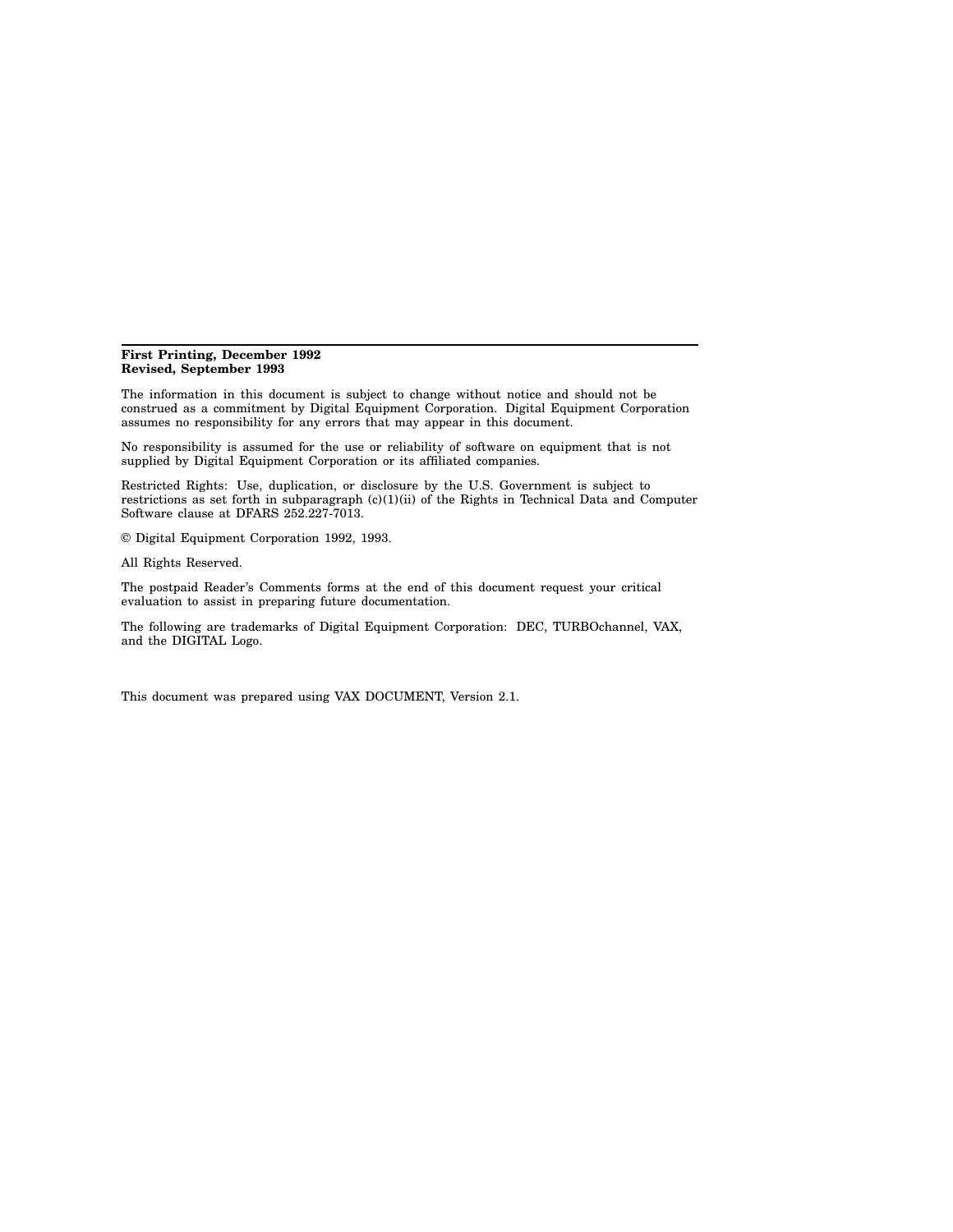# **Contents**

|   |                                                            |                                                       | $\mathsf{V}$                                                             |
|---|------------------------------------------------------------|-------------------------------------------------------|--------------------------------------------------------------------------|
| 1 | <b>Installation</b>                                        |                                                       |                                                                          |
|   | 1.1<br>1.2<br>1.3                                          | Installing the DEC CT1controller 100                  | $1 - 1$<br>$1 - 2$<br>$1 - 2$                                            |
|   |                                                            | 2 Attaching and Removing Cables                       |                                                                          |
|   | 2.1<br>2.1.1<br>2.1.2                                      | Attaching a Cable                                     | $2 - 1$<br>$2 - 2$<br>$2 - 3$                                            |
| 3 |                                                            | <b>Problem Solving</b>                                |                                                                          |
|   | 3.1<br>3.2<br>3.2.1<br>3.2.2<br>3.3<br>3.4                 | Powerup Actions<br>Operational Problems               | $3 - 1$<br>$3 - 2$<br>$3 - 2$<br>$3 - 2$<br>$3 - 2$<br>$3 - 2$           |
| A |                                                            | <b>Cabling Information and Specifications</b>         |                                                                          |
|   | A.1<br>A.2<br>A.2.1<br>A.2.2<br>A.2.3<br>A.3<br>A.4<br>A.5 | Communications Cable<br>Communications Specifications | $A-1$<br>$A - 2$<br>$A-2$<br>$A-3$<br>$A-3$<br>$A-4$<br>$A-5$<br>$A - 6$ |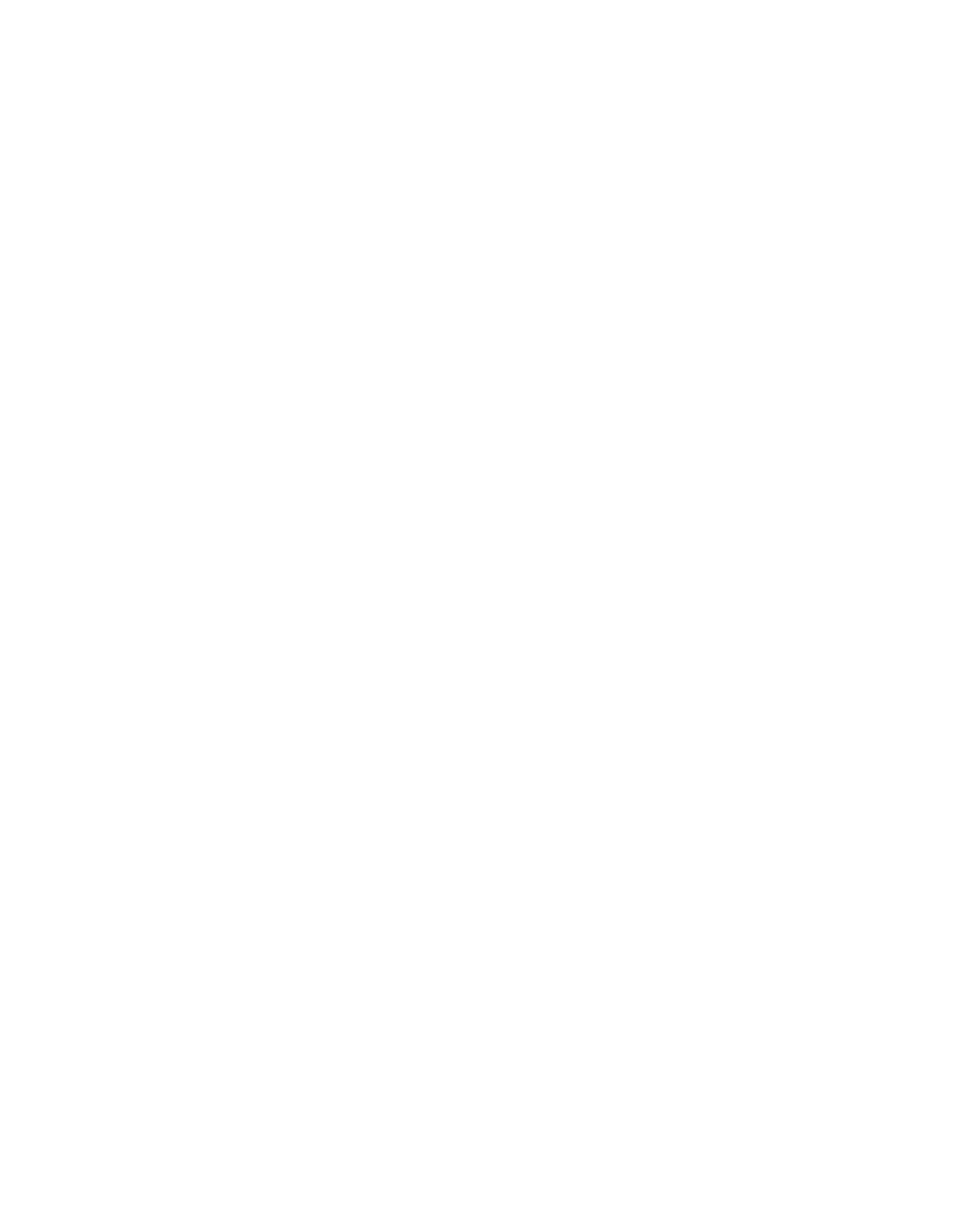## **Preface**

#### **The DEC CT1controller 100**

The DEC CT1controller 100 is a TURBOchannel option that provides a single Channelized T1 (CT1) port. This port is connected to a public telecommunications network through an appropriate Channel Service Unit (CSU).

The DEC CT1controller 100 can provide up to 24 connections of 64 Kbits/s over a single T1 line. That line has a maximum data rate of 1.536 Mbits/s.

This booklet contains information to help you install the option successfully, and to attach the necessary communications cable. It also contains information that can help diagnose problems if they occur.

#### **Structure of this Booklet**

This booklet covers the following topics:

| <b>Topic</b>                           | See        |
|----------------------------------------|------------|
| Installation                           | Chapter 1  |
| Attaching and Removing Cables          | Chapter 2  |
| Problem Solving                        | Chapter 3  |
| Cabling Information and Specifications | Appendix A |

#### **Other Documentation**

In addition to this booklet, you need the documentation for the system that the DEC CT1controller 100 is to be added to. That documentation provides details of how to add a TURBOchannel option.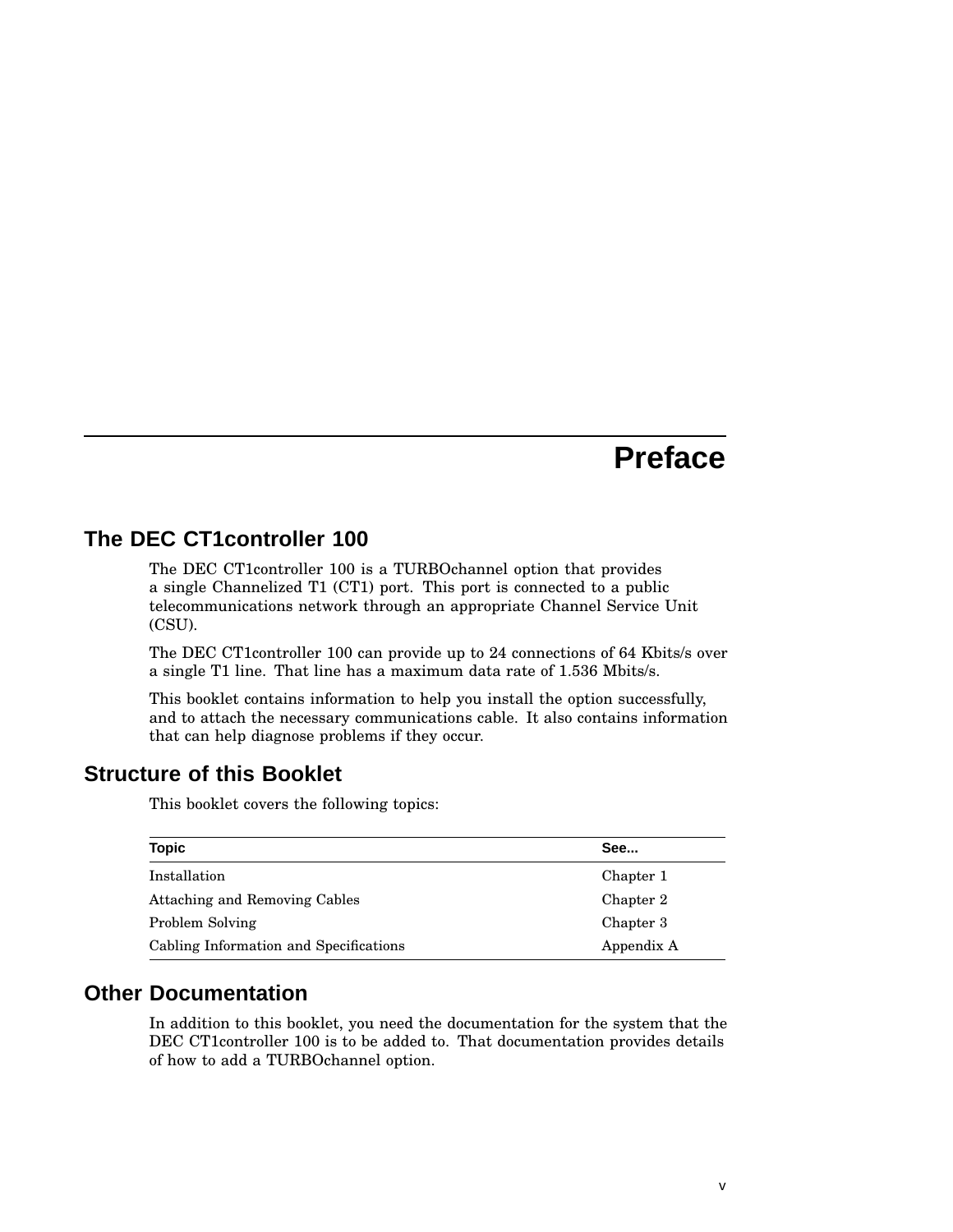#### **Regulatory Information**

Take careful note of the following information, as applicable to your circumstances.

#### **General**

#### **Federal Communications Commission NOTICE—Class A Computing Device:**

This equipment generates, uses, and may emit radio frequency. The equipment has been type tested and found to comply with the limits for a Class A digital device pursuant to part 15 of FCC rules while are designed to provide reasonable protection against such radio frequency interference.

Any changes or modifications made to this equipment may void the user's authority to operate this equipment.

Operation of this equipment in a residential area may cause interference, in which case the user at his own expense will be required to take whatever measures may be required to correct the interference.

#### **Federal Republic of Germany and West Berlin**

Für Bundesrepublik Deutschland und Berlin (West) For Federal Republic of Germany and West Berlin Pur la République féderale d'Allemagne et Berlin Ouest

Hochfrequenzgerätezulassung und Betriebsgenehmigung.

Bescheinigung des Hersellers/Importeurs

Hiermit wird bescheinigt, daß die Einrichtung inÜbereinstimmung mit den Bestimmungen derDBP-Verfügung 523/1969, Amtsblatt 113/1969, und Grenzwertklasse "A" der VDE0871, funkentstört ist.

Das Zentralemt für Zulassungen im Fernmeldewessen der Deutschen Bundespost (DBP), hat diesm Gerät eine FTZ-Serienprüfnummer zugeteilt.

Betriebsgenehmigung

Hochfrequenzgeräte dürfen erst in Betrieb genommen werden, nachdem hierfur von dem für den vorgeshenen Aufstellungsort zuständigen Fernmeldeamt mit Funkstörungsmeßstell die Genehmigung erteilt ist.

Als Antrag auf Erteilung einer Genehmigung dient eine Anmeldepostkarte (Anhang des Handbuches) mit Angabe der FTZ-Serienprüfnummer.

Der untere Teil der Postkarte ist vom Betrieber zu vervollständigen und an das örtliche Fernmeldeamt zu schicken. Der obere Tell bleibt beim Gerät.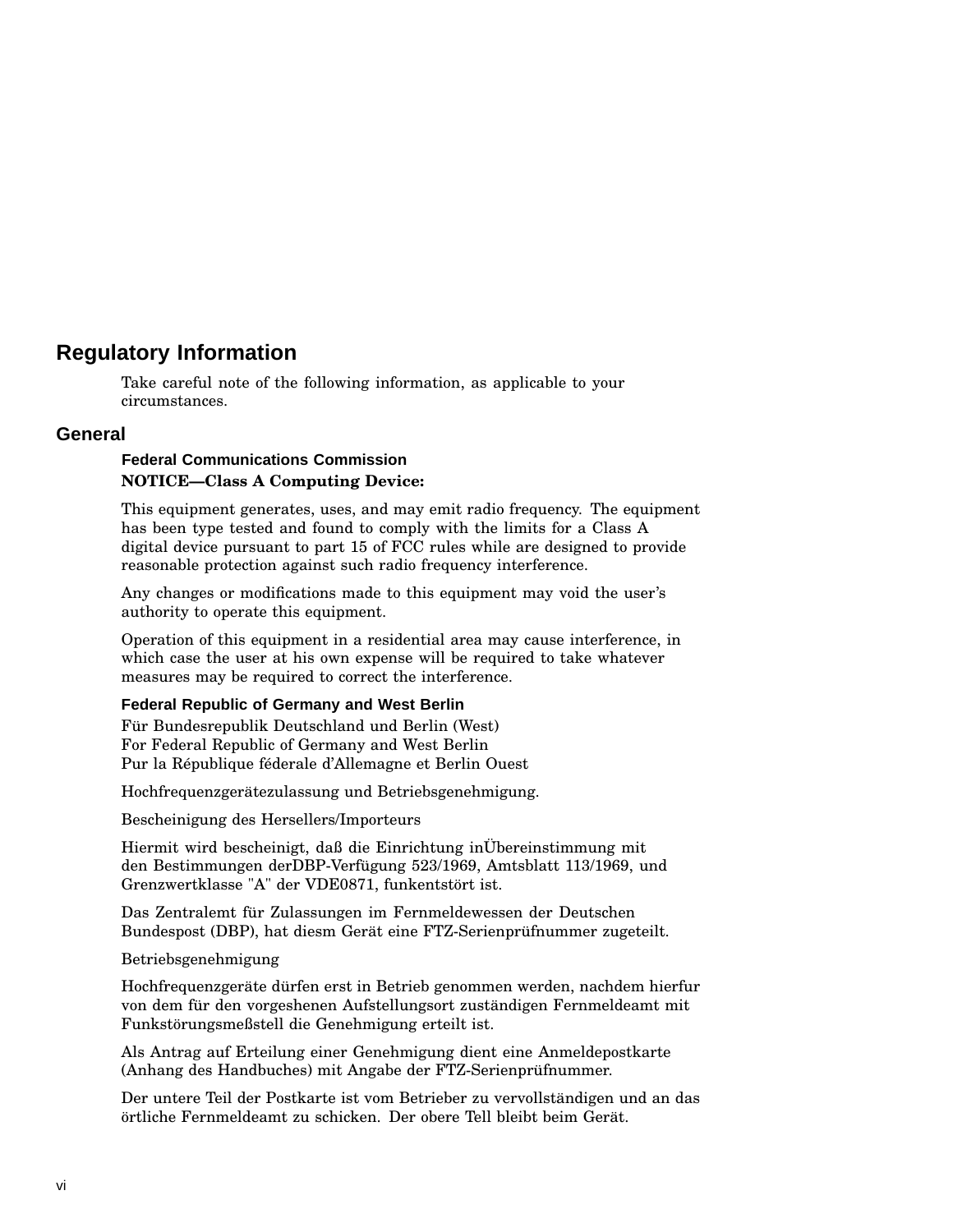#### Betreiberhinweis

Das Gerät wurde funktechnisch sorgfältig entsört und geprüft. Die Kennzeichnung mit der Zulassungsnummer bietet Ihnen die Gewähr, daß dieses Gerät keine anderen Fernmeldeanlagen einschließlich Funkanlagen stört.

Solten bei diesen Geráten ausnahmweise trotzdem, z.B. im ungünstigsten Fall beim Zusammenschalten mit anderen EDV-Geräten, Funkstöragen auftreten kann das im Einzeinen zusätzliche Funkentstörungsmaßnahmen durch den Benutzer erforden.

Bei Fragen hierzu wenden Sie sich bitte an die örtlich zuständige Funkstörungsmeßstelle Ihres Fernmeldeamtes.

#### Externe Datenkabel

Solte ein Austausch der von Digital spezifizierten Datenkabel nötig werden, muß der Betreiber für eine einwarndfreie Funkentstörung sicherstellen, daß Austaischkabel im Aufbau und Abschirmqualität dem Digital Originalkabel entsprechen.

#### Kennzeichnung

Die Geräte werden bereits in der Fertigung mit der Zulassungsnummer gekennzeichnet und mit einer Anmeldepostkarte versehen. Sollte Kennzeichnung und Anmeldepostkarte übergangsweise nicht mit ausgeliefert werden kontaktieren Sie bitte das nächstgelegene Digital Equipment Kundendienstbüro.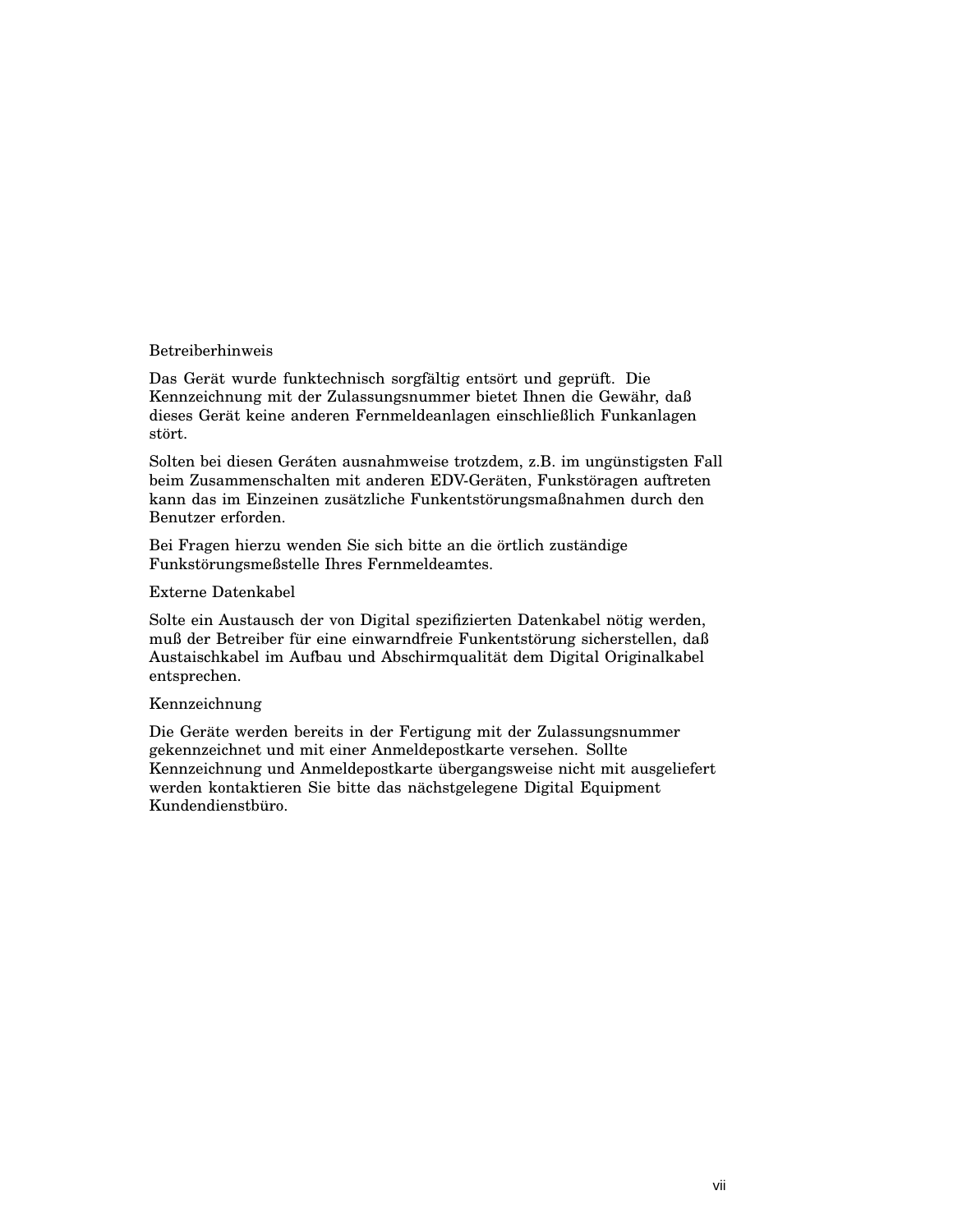#### **PTT Information**

#### **Federal Communications Commission**

The following instructions are provided to ensure compliance with the Federal Communications Commission (FCC) Rules, Part 68.

- 1. **This device must only be connected to the T1 network behind an FCC Part 68 registered channel service unit. Direct connection is not allowed.** The registered CSU will provide the necessary isolation when connected between this device and the T1 network.
- 2. Before connecting your unit, you must inform the telephone company of the following information:

| Port ID               | <b>REN/SOC</b> | <b>FIC</b>                                       |
|-----------------------|----------------|--------------------------------------------------|
| DEC CT1controller 100 | 6.0P           | 04DU9-BN.<br>04DU9-IKN<br>04DU9-DN.<br>04DU9-ISN |

- 3. If the unit appears to be malfunctioning, it should be disconnected from the telephone lines until you learn if your equipment or the telephone line is the source of the trouble. If your equipment needs repair, it should not be reconnected until it is repaired
- 4. If the telephone company finds this equipment is exceeding tolerable parameters, the telephone company can temporarily disconnect the service, although they will attempt to give you advance notice if possible.
- 5. Under FCC rules, no customer is authorized to repair equipment. This restriction applies regardless of whether the equipment is in or out of warranty.
- 6. If the telephone company alters their equipment in a manner that will affect the use of this device, they must give you advance warning so as to give you the opportunity for uninterrupted service. You will be advised of your right to file a complaint with the FCC.

#### **Service Requirements**

In the event of equipment malfunction, all repairs should be performed by Digital Equipment Corporation or an authorized agent. It is the responsibility of users requiring service to report the need for service to Digital Equipment Corporation or to one of our authorized agents.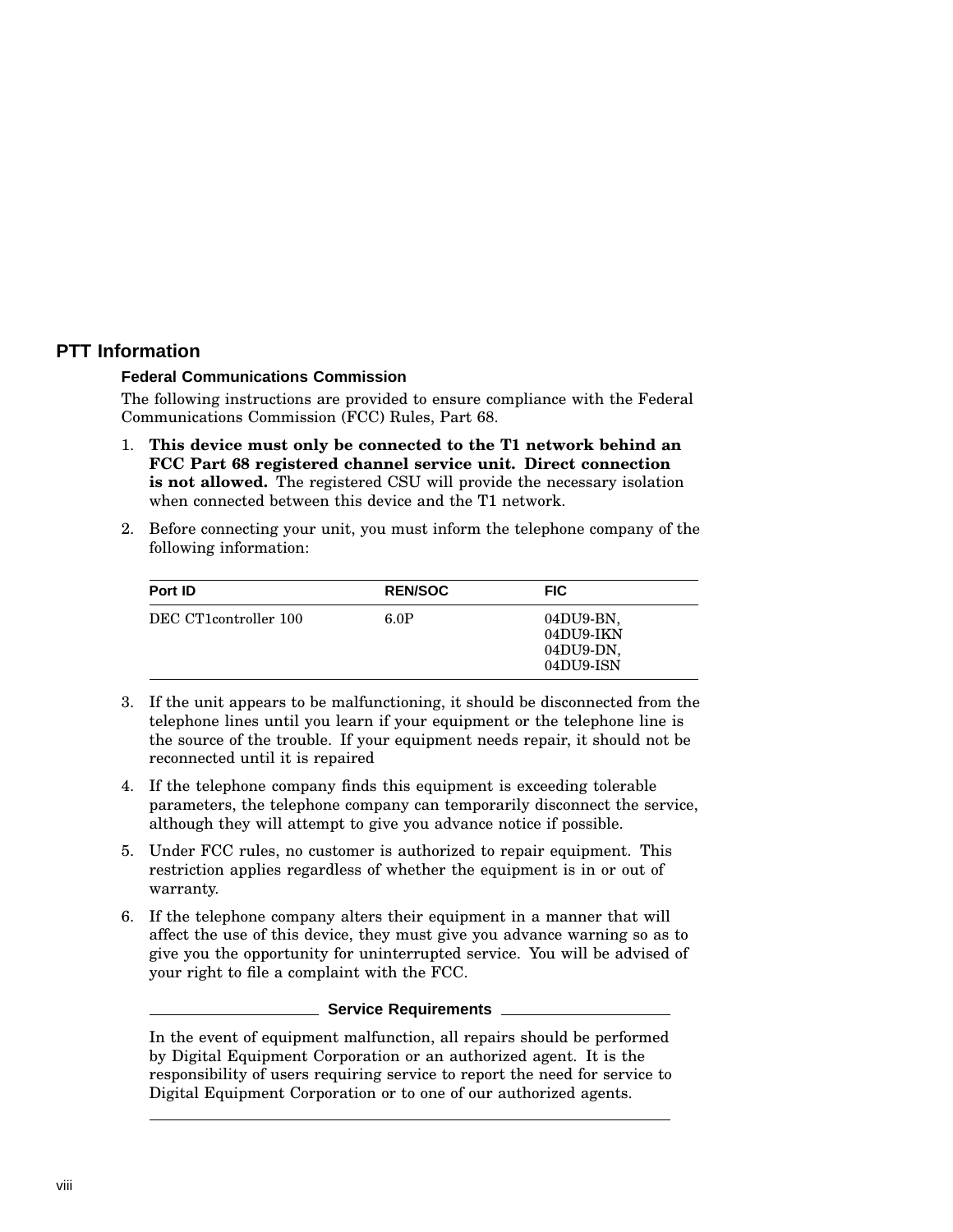#### **Canadian Department of Communications Notice**

NOTICE: The Canadian Department of Communications label identifies certified equipment. This certification means that the equipment meets certain telecommunications network protective, operational, and safety requirements. The Department does not guarantee the equipment will operate to the user's satisfaction.

Before installing this equipment, users should ensure that it is permissible to be connected to the facilities of the local telecommunications company. The equipment must also be installed using an acceptable method of connection. In some cases, the company's inside wiring associated with a single line individual service may be extended by means of a certified assembly (telephone extension cord). The customer should be aware that compliance with the above conditions may not prevent degradation of service in some situations.

Repairs to certified equipment should be made by an authorized Canadian maintenance facility designated by the supplier. Any repairs or alterations made by the user to this equipment, or equipment malfunctions, may give the telecommunications company cause to disconnect the equipment.

Users should ensure for their own protection that the electrical ground connections of the power utility, telephone lines and internal metallic water pipe system, if present, are connected together. This precaution may be particularly important in rural areas.

**CAUTION**: Users should not attempt to make such connections themselves, but should contact the appropriate electric inspection authority, or electrician, as appropriate.

The **Load Number** (LN) assigned to each terminal device denotes the percentage of the total load to be connected to a telephone loop which is used by the device, to prevent overloading. The termination on a loop may consist of any combination of devices subject only to the requirement that the total of the Load Numbers of all the devices does not exceed 100.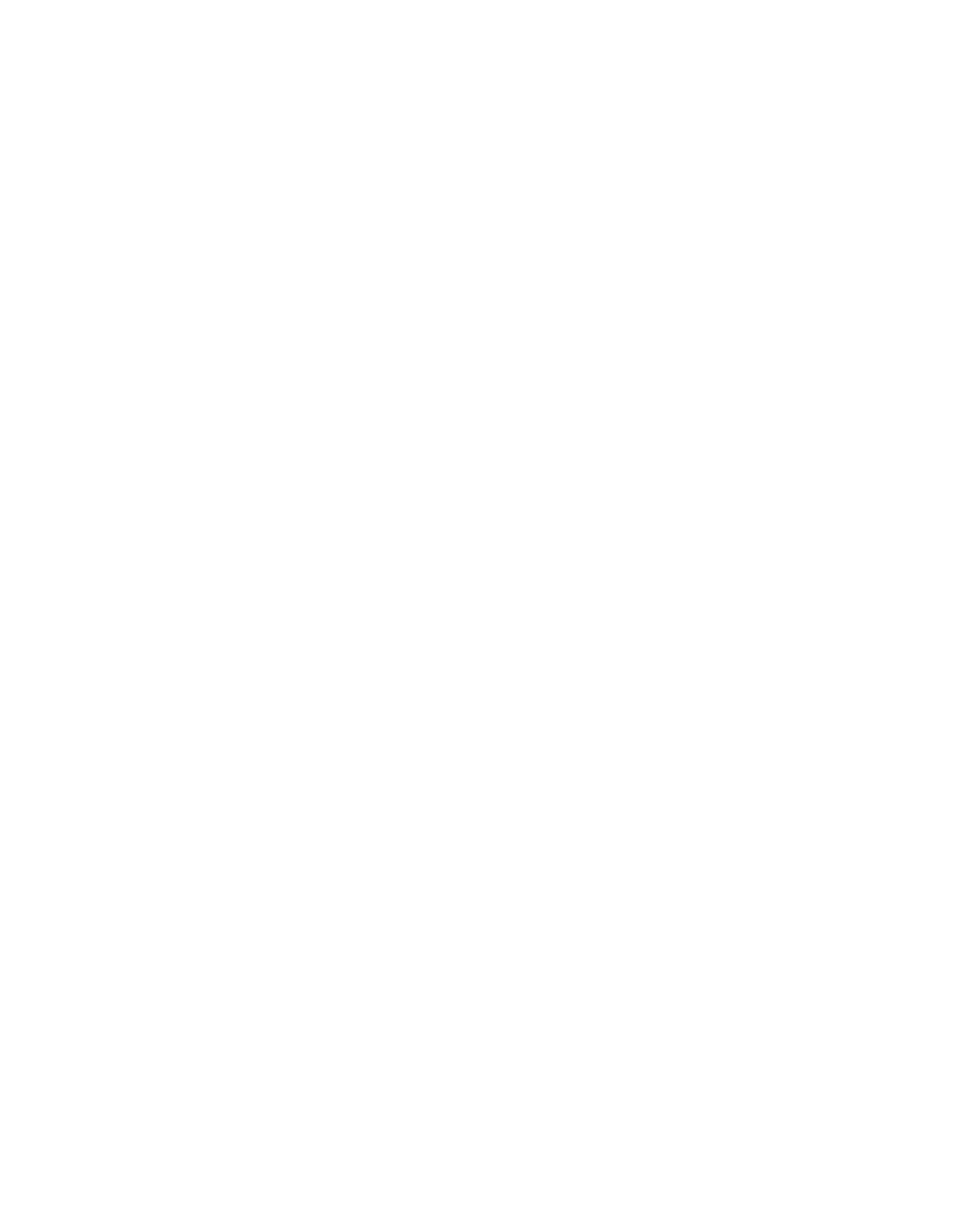# **1 Installation**

#### **1.1 Overview**

This chapter summarizes the installation of the DEC CT1controller 100 into a host system.

| <b>Topic</b>                          | <b>See</b><br>Section |  |
|---------------------------------------|-----------------------|--|
| Installing the DEC CT1 controller 100 | $1.2\,$               |  |
| Kit Contents                          | 1.3                   |  |

**Note** \_\_

This booklet does not contain step-by-step instructions on how to install the DEC CT1controller 100. This is because the means of accessing the TURBOchannel slots and of adding an option are different for each host system.

Refer to the documentation for the host system for these details.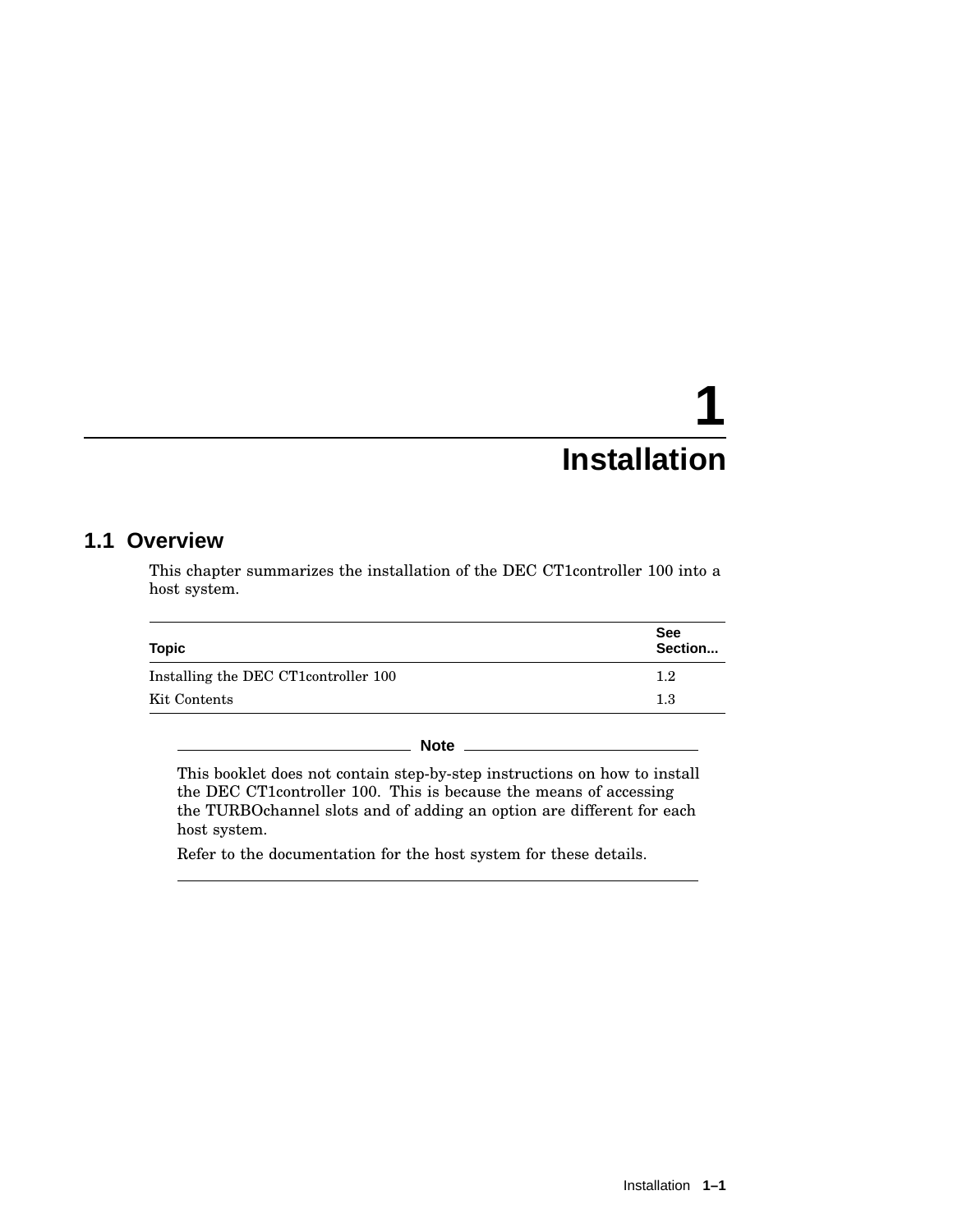### **1.2 Installing the DEC CT1controller 100**

The following table lists the steps in the installation of the DEC CT1controller 100. The table also shows where to find the information you need to complete each step.

|   | <b>Step Action</b>                                    | See                                      |
|---|-------------------------------------------------------|------------------------------------------|
|   | Check the contents of the hardware kit.               | Section 1.3                              |
| 2 | Install the DEC CT1 controller 100 in the system.     | The documentation for the<br>host system |
| 3 | Connect the DEC CT1 controller 100 to the<br>network. | Chapter 2                                |

#### **1.3 Kit Contents**

|   | Item Description            |
|---|-----------------------------|
|   | DEC CT1controller 100       |
| 2 | BC29P-07 cable              |
| 3 | DW120-AA 15-way adapter     |
| 4 | H4082-AB loopback connector |
| 5 | This booklet                |

If any item is missing or damaged, contact your local Digital office.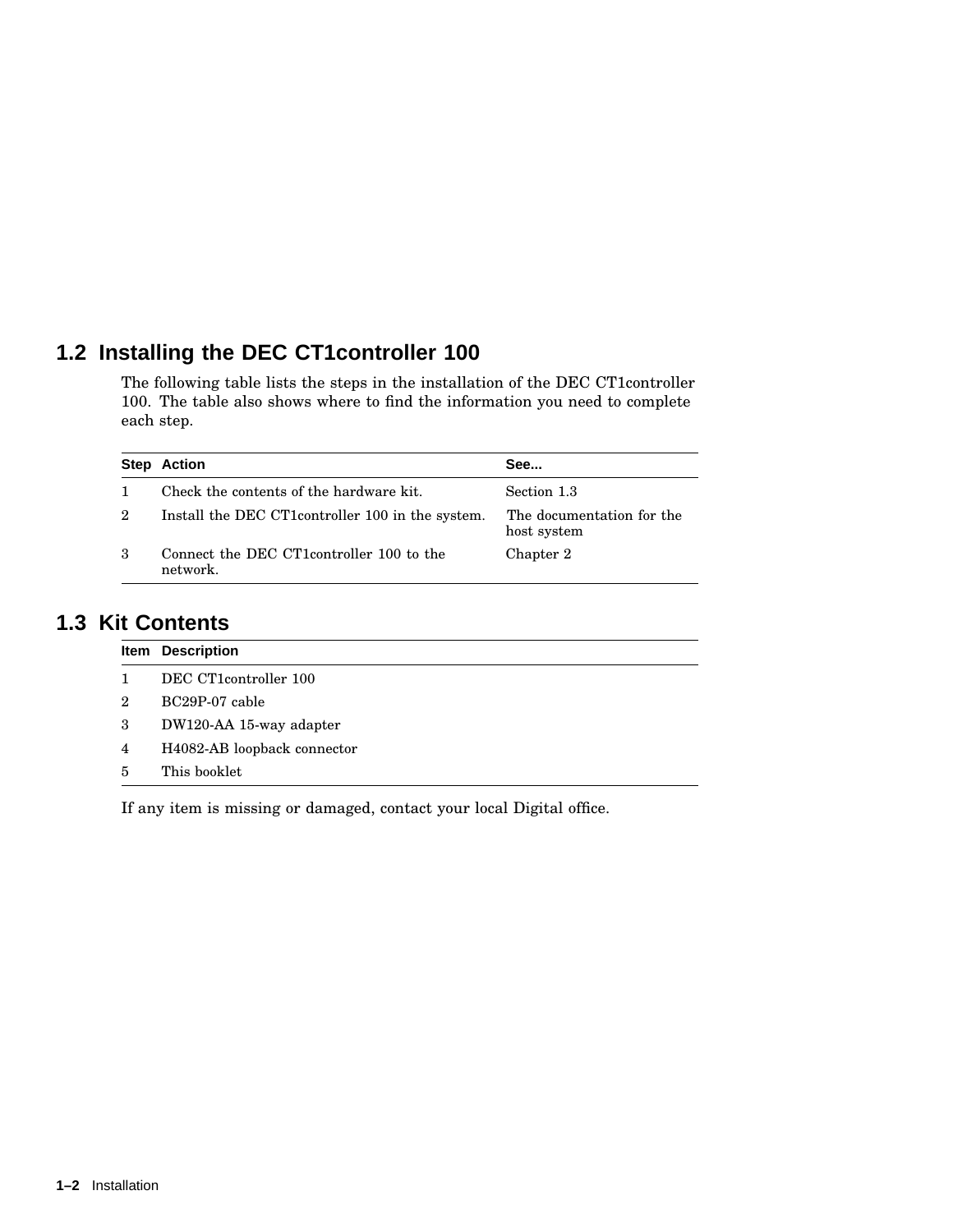# **2 Attaching and Removing Cables**

#### **2.1 Overview**

The front panel of the DEC CT1controller 100 has a single RJ48 socket. The following sections show how to attach the cable to, and remove the cable from, this socket.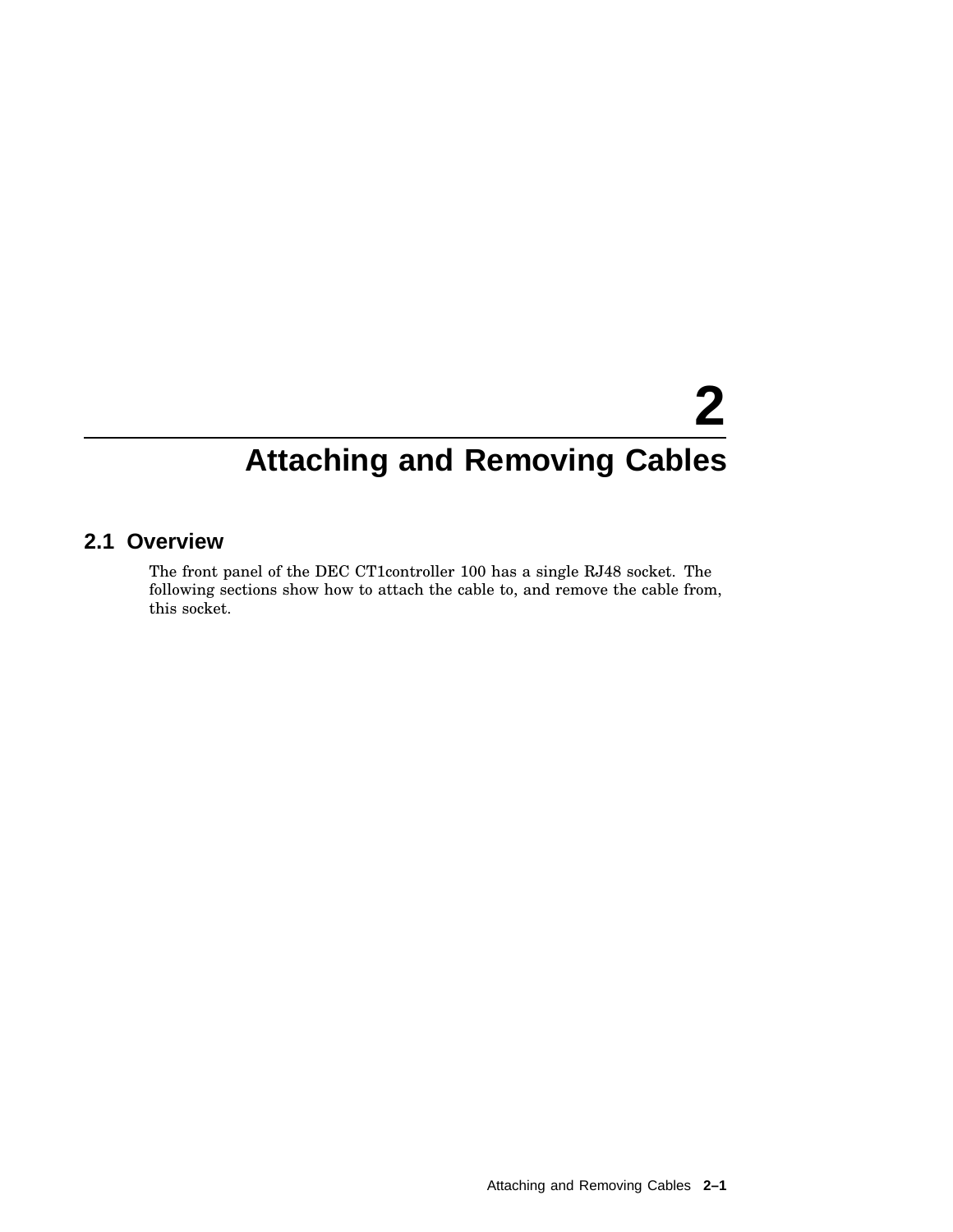#### **2.1.1 Attaching a Cable**



CBN–0065–93I

#### **Step Action**

- 1 Turn the cable so that the end with the ferrite collar is nearest to the DEC CT1controller 100.
- 2 Press the tab towards the connector.
- 3 Push the connector into the socket.
- 4 Attach the other end of the cable to the CSU, using the DW120-AA adapter if necessary.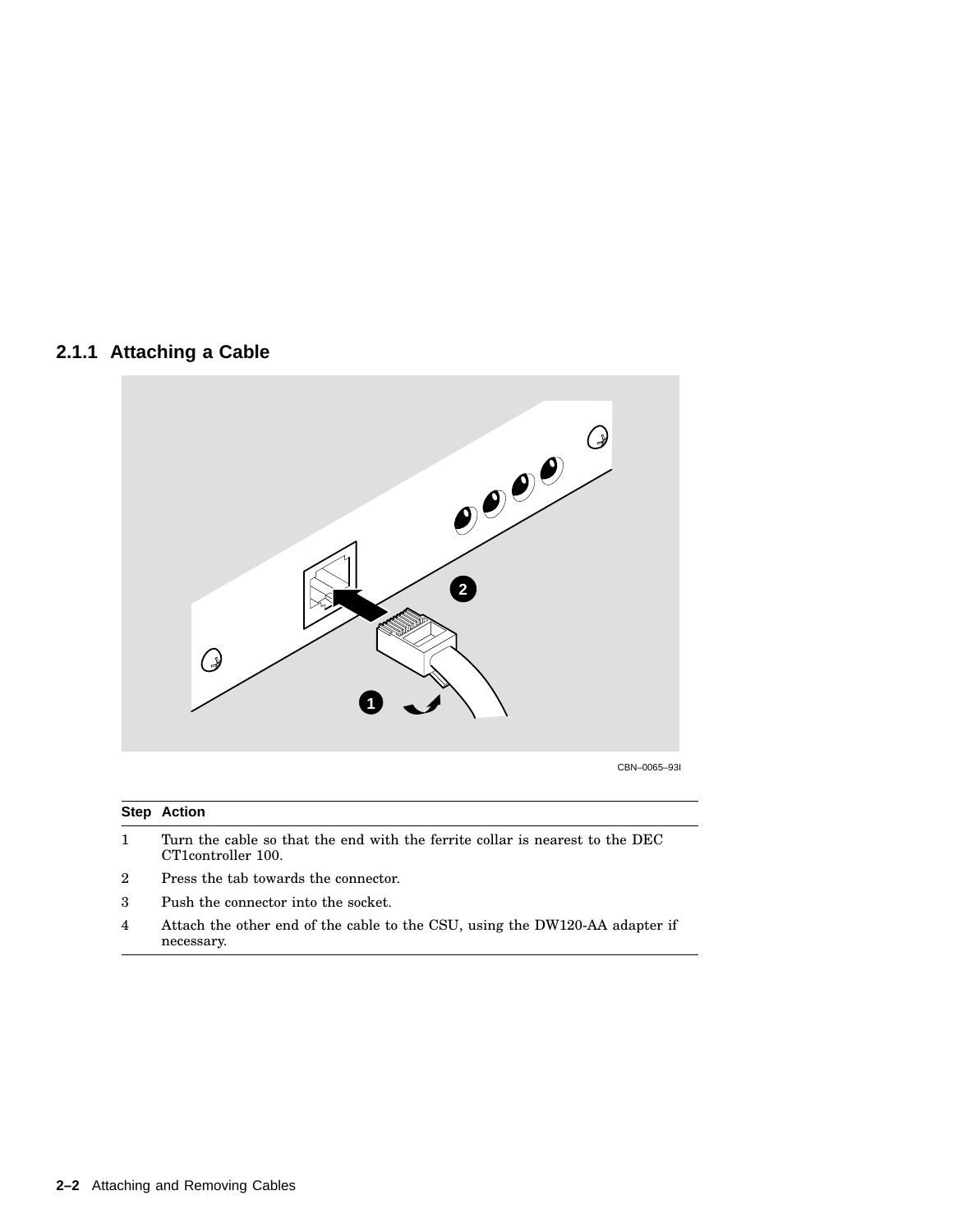#### **2.1.2 Removing**



#### **Step Action**

- 1 Press the tab towards the connector.
- 2 Remove the cable from the socket.
- 3 Detach the other end of the cable from the CSU.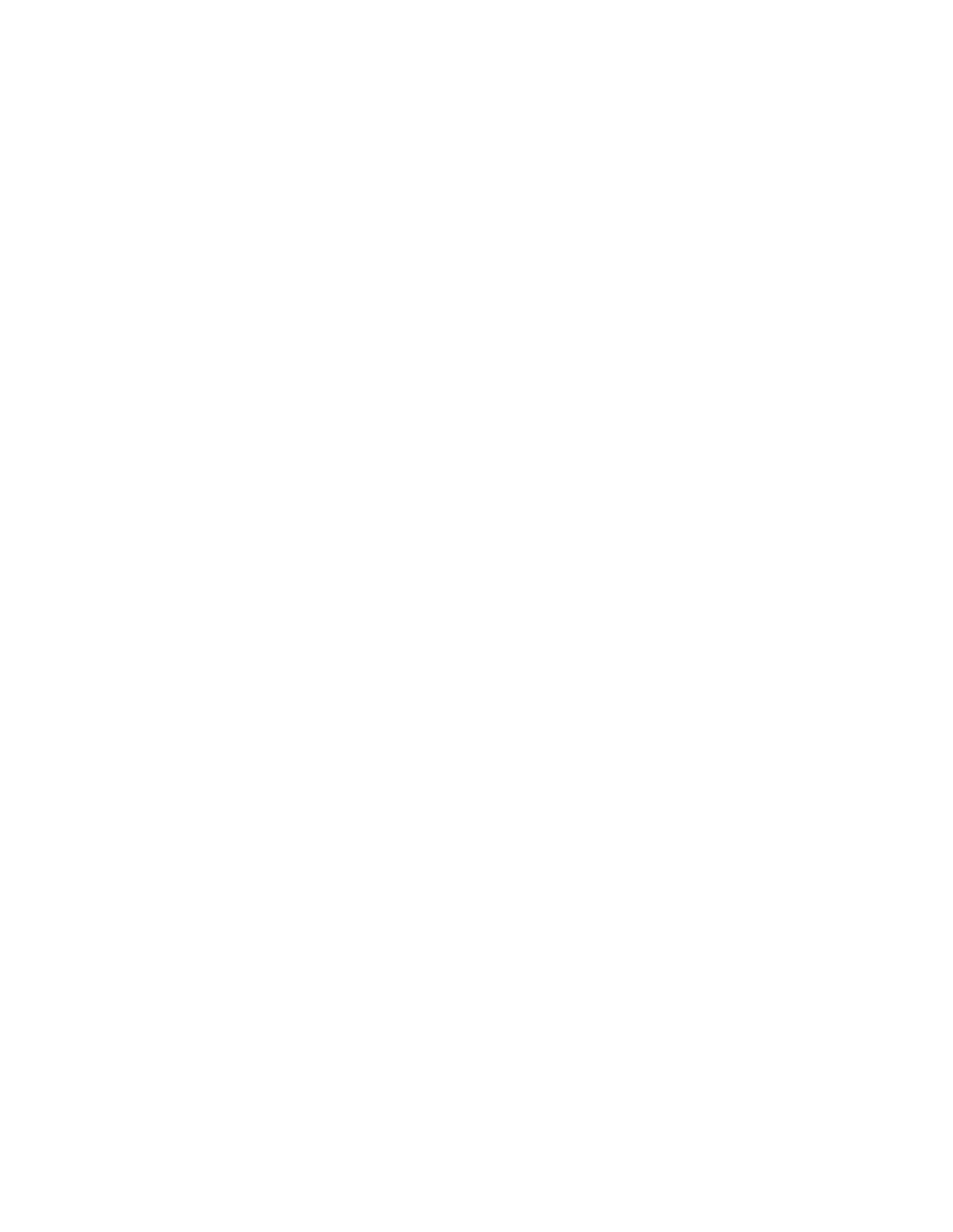# **3 Problem Solving**

#### **3.1 Overview**

If problems arise in the use of the DEC CT1controller 100 they can occur at either of the following times:

- Power up
- During operation

This chapter shows how to diagnose each type of problem. Use this chapter in conjunction with the hardware documentation for the host system.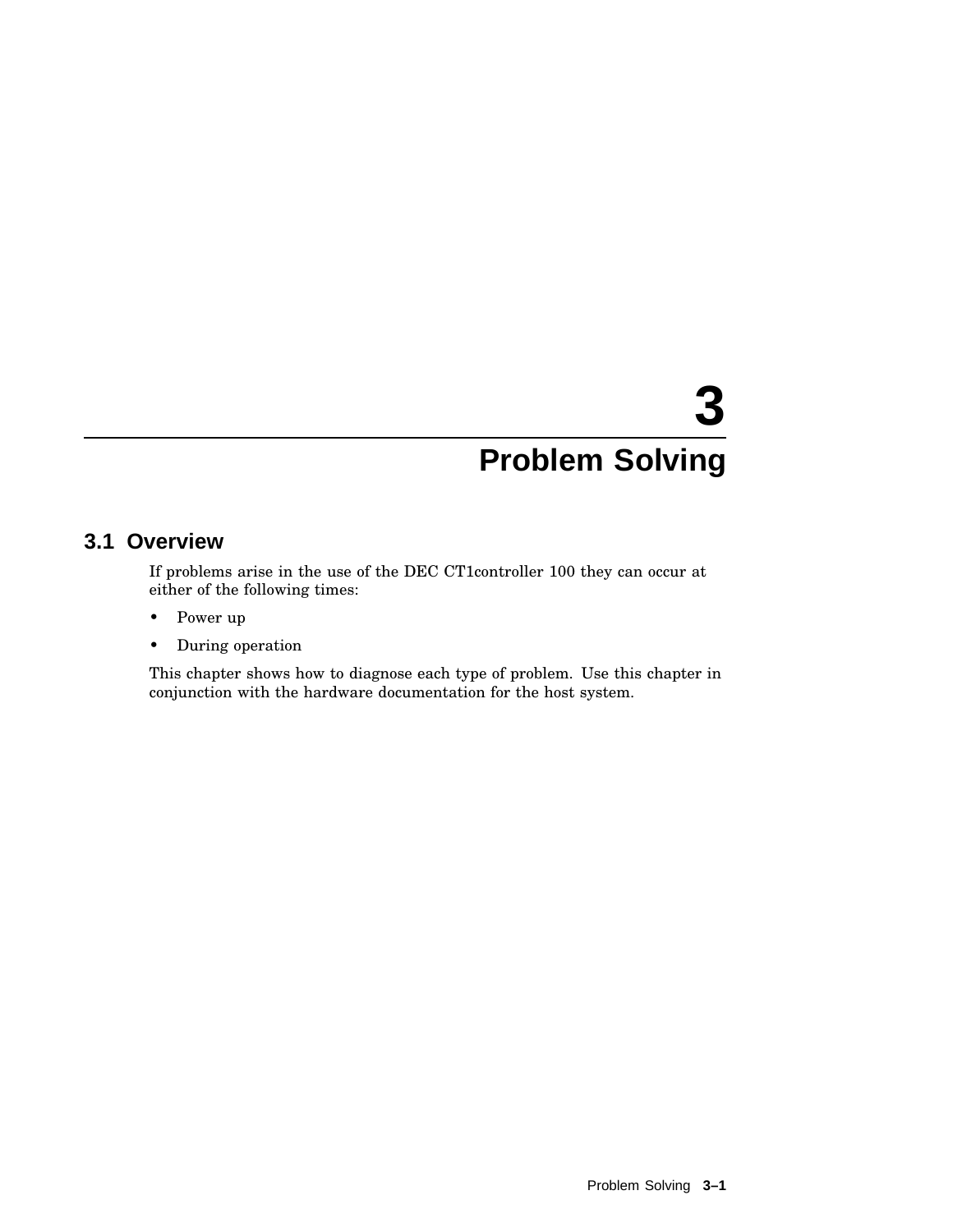#### **3.2 Power Up**

#### **3.2.1 Powerup Actions**

When power is applied to the DEC CT1controller 100, it carries out a series of self-tests. The tests take approximately 1 minute to complete, and their progress is shown by the LEDs on the front panel:

| <b>LED</b>   | Use                                                                                                          |
|--------------|--------------------------------------------------------------------------------------------------------------|
| OK (green)   | Lights briefly between each test and is permanently displayed when the<br>tests have completed successfully. |
| RA (red)     | Lights if any test fails.                                                                                    |
| YA (yellow)  | Lights while each test is in progress.                                                                       |
| $LB$ (green) | Not used during the powerup tests.                                                                           |

#### **3.2.2 Powerup Problems**

If the RA LED lights at power up, the DEC CT1controller 100 is faulty. Replace the unit, following the instructions in the documentation for the host system.

#### **3.3 Operational Problems**

The following table shows the LED displays that can occur during operation.

| LED          | <b>State</b>   | <b>Meaning</b>                             | <b>Action to Take</b>                               |
|--------------|----------------|--------------------------------------------|-----------------------------------------------------|
| OK (green)   | On<br>Off      | Normal operation<br>Software has suspended | None<br>Refer to the host software<br>documentation |
| RA (red)     | O <sub>n</sub> | Local detection of line failure            | Refer to the host software<br>documentation         |
| YA (yellow)  | O <sub>n</sub> | Remote indication of line failure          | Refer to the host software<br>documentation         |
| $LB$ (green) | On.            | Loopback tests in progress                 | Refer to the host software<br>documentation         |

#### **3.4 Console Messages**

Some host systems have a console that logs messages from the system components. Replace the DEC CT1controller 100 if it generates any of the following messages on the system console.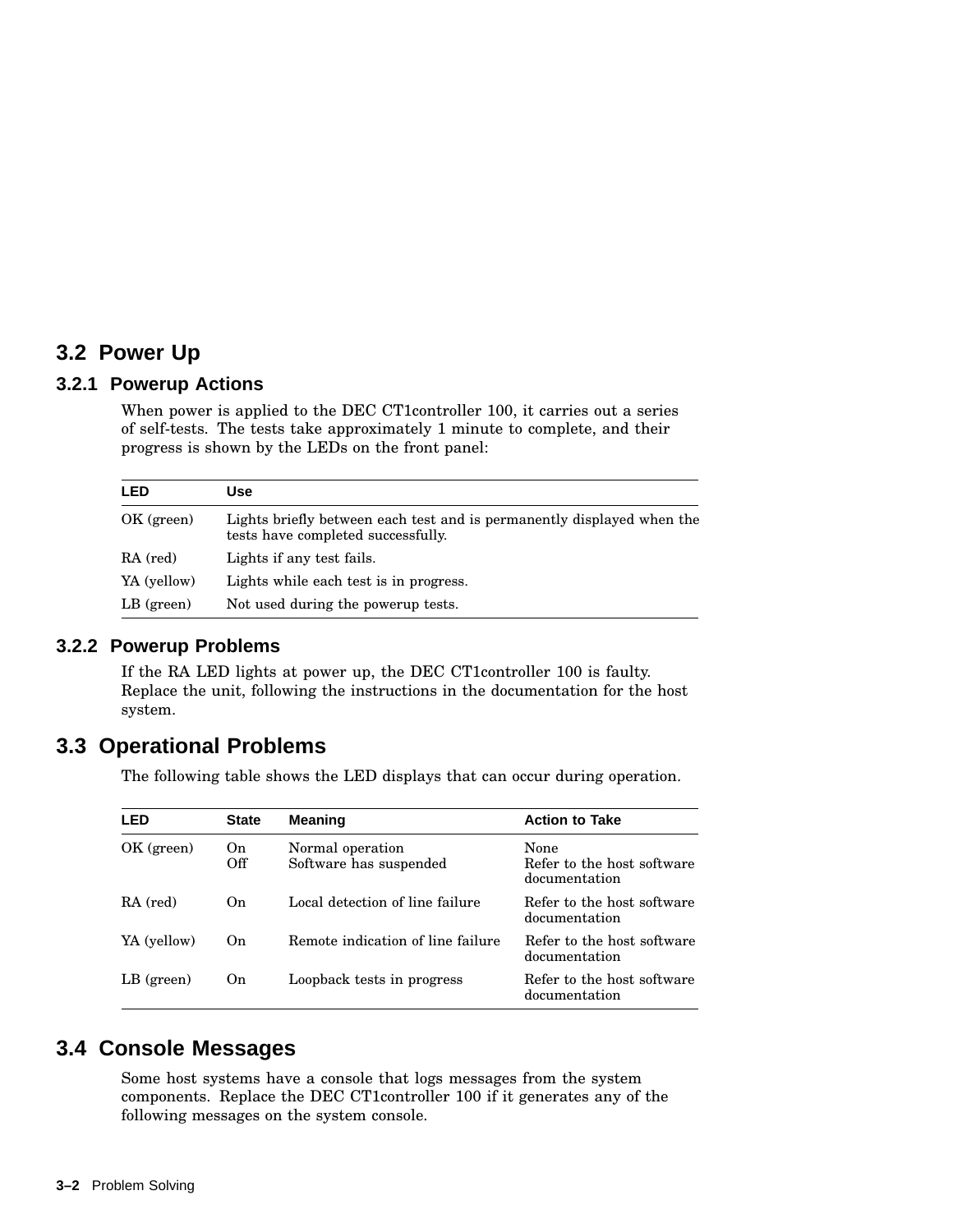| Text                                                       |
|------------------------------------------------------------|
| Error in PID bits $-mr2=XX$ xpctd= $XX$                    |
| 9170 not in sync - mr1=XX                                  |
| Alarm in $mr0=XX$                                          |
| icr not clear - icr=XX                                     |
| ATTN bit already set in CSR - csr=XX xpctd=0 act=1         |
| ATTN bit still set in $CSR$ - $csr = XX$ xpctd=0 act=1     |
| invalid FIFO entry - entry=XX                              |
| ERROR - entry=XX buff_addr=XX                              |
| CF/P=0 - entry=XX buff_addr=XX                             |
| tx buf stat: addr=XX - xpctd=0x05 act=XX                   |
| $tx$ com stat addr=XX - $x$ pctd=0x07 act=XX               |
| DIR=TX: invalid command/data buffer address - addr=XX      |
| rx com stat addr=XX - xpctd=0x07 act=XX                    |
| rx buf stat: addr=XX - xpctd=0x04 act=XX                   |
| DIR=RX: invalid command/data buffer address - addr=XX      |
| No packets received for channel n - xpctd=XX               |
| Received too many packets for channel n - xpctd=XX rcvd=XX |
| Data mismatch - addr=XX xpctd=XX act=XX                    |
| Unstable reg - addr=XX                                     |
| $9170$ alarm - icr=XX mr0=XX                               |
| Stuck-at in 9170: addr=XX xpctd=XX act=XX                  |
| Timeout waiting for more FIFO entries                      |
| Timeout waiting for FIFO entry - last FIFO read = XX       |
| Timeout waiting for all channels to be processed           |
| Timeout waiting for ATTN to set                            |
| Timeout waiting for ATTN to clear                          |
| ITST clear in ICR - ICR=XX                                 |
| I9170 bit clear XX                                         |
| ITST set in ICR=XX                                         |
| ATTN stuck-at 1 in CSR                                     |
| I9170 stuck-at 1 in CSR                                    |
|                                                            |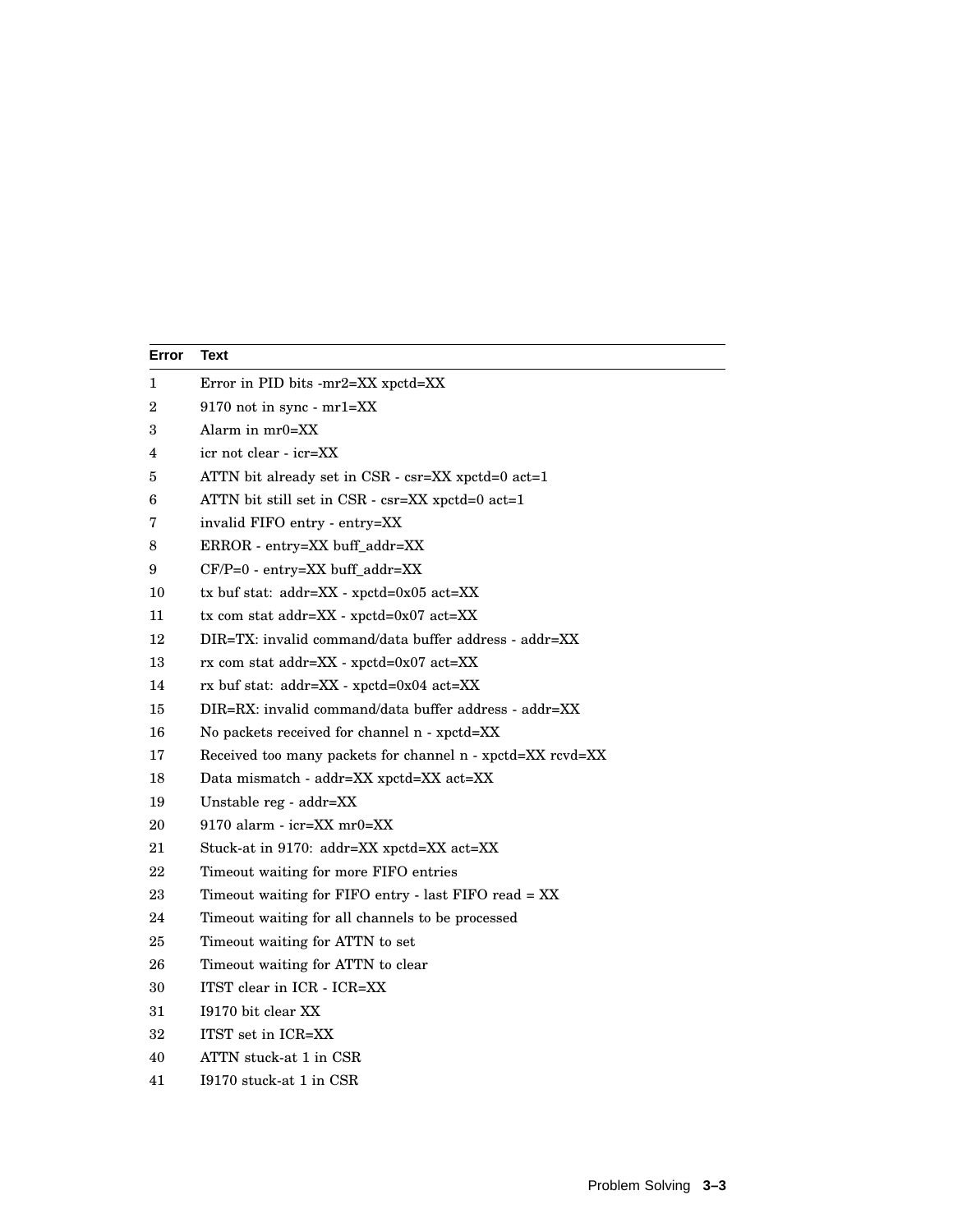| Error | Text                                            |
|-------|-------------------------------------------------|
| 42    | SA1 error in CSR - xpct=XX act=XX               |
| 43    | SA0 error in CSR - xpct=XX act=XX               |
| 44    | Stuck-at in 9170: addr=XX xpctd=XX act=XX       |
| 45    | $RXSIG$ not set in icr - icr= $XX$              |
| 46    | $19170$ bit not ser in CSR - csr=XX             |
| 50    | $adrs = XX$ , $xpt = XX$ , $act = XX$           |
| 60    | SRAM mismatch: addr=XX xpctd=XX act=XX          |
| 70    | FULL bit already set - FIFO=XX                  |
| 71    | FULL bit NOT set - FIFO=XX                      |
| 80    | Too many entries in $FIFO$ - $xpect = 100$      |
| 81    | Bit n stuck at one in FIFO                      |
| 82    | Bit n stuck at zero in FIFO                     |
| 90    | EPROM Checksum failure. Actual:XX Calculated:XX |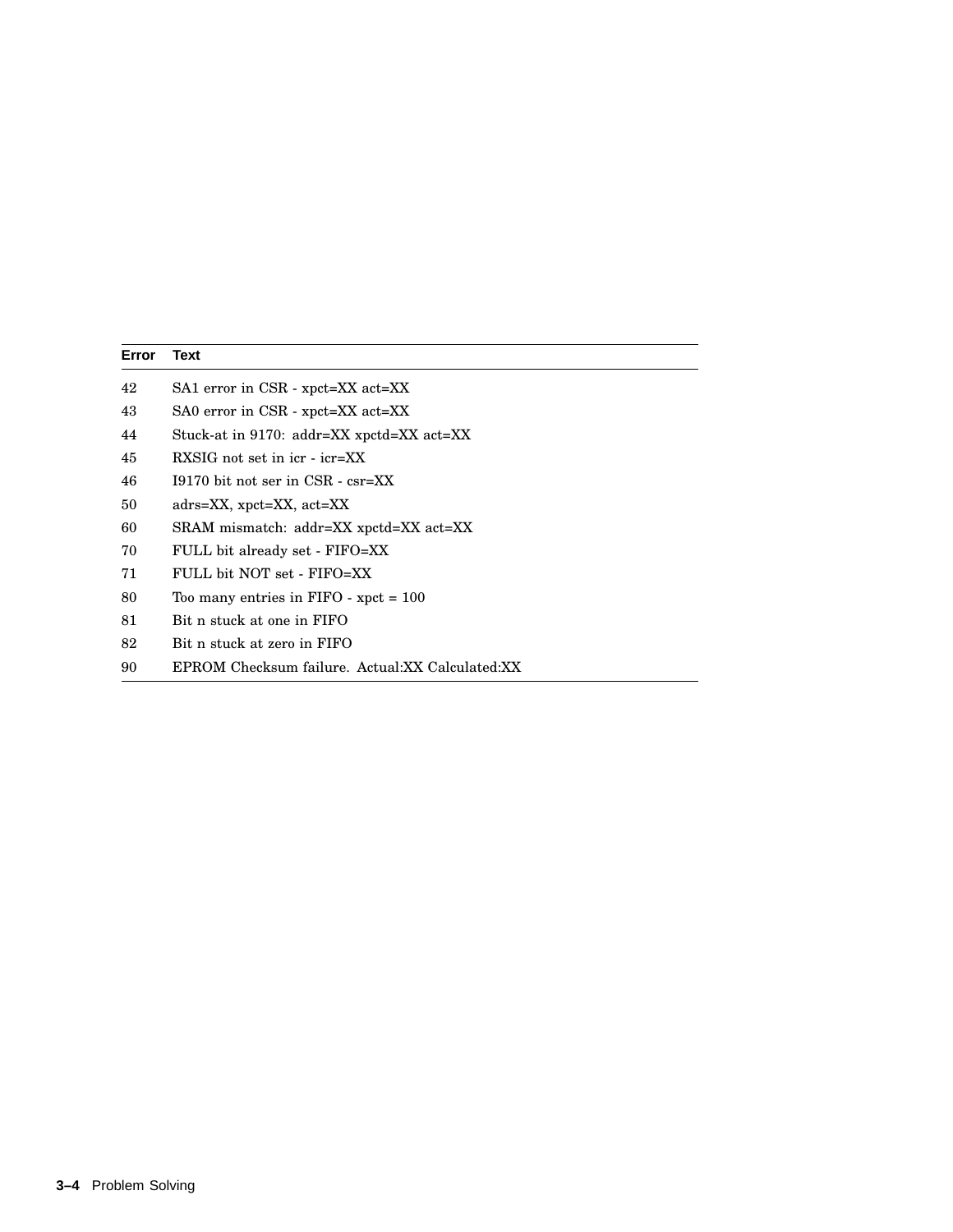# **A**

# **Cabling Information and Specifications**

#### **A.1 Overview**

This appendix contains the following information about the DEC CT1controller 100:

| <b>Topic</b>                   | <b>See</b><br>Section |
|--------------------------------|-----------------------|
| Cabling Information            | A.2                   |
| Communications Specifications  | A.3                   |
| <b>Physical Specifications</b> | A.4                   |
| Front Panel Layout             | A.5                   |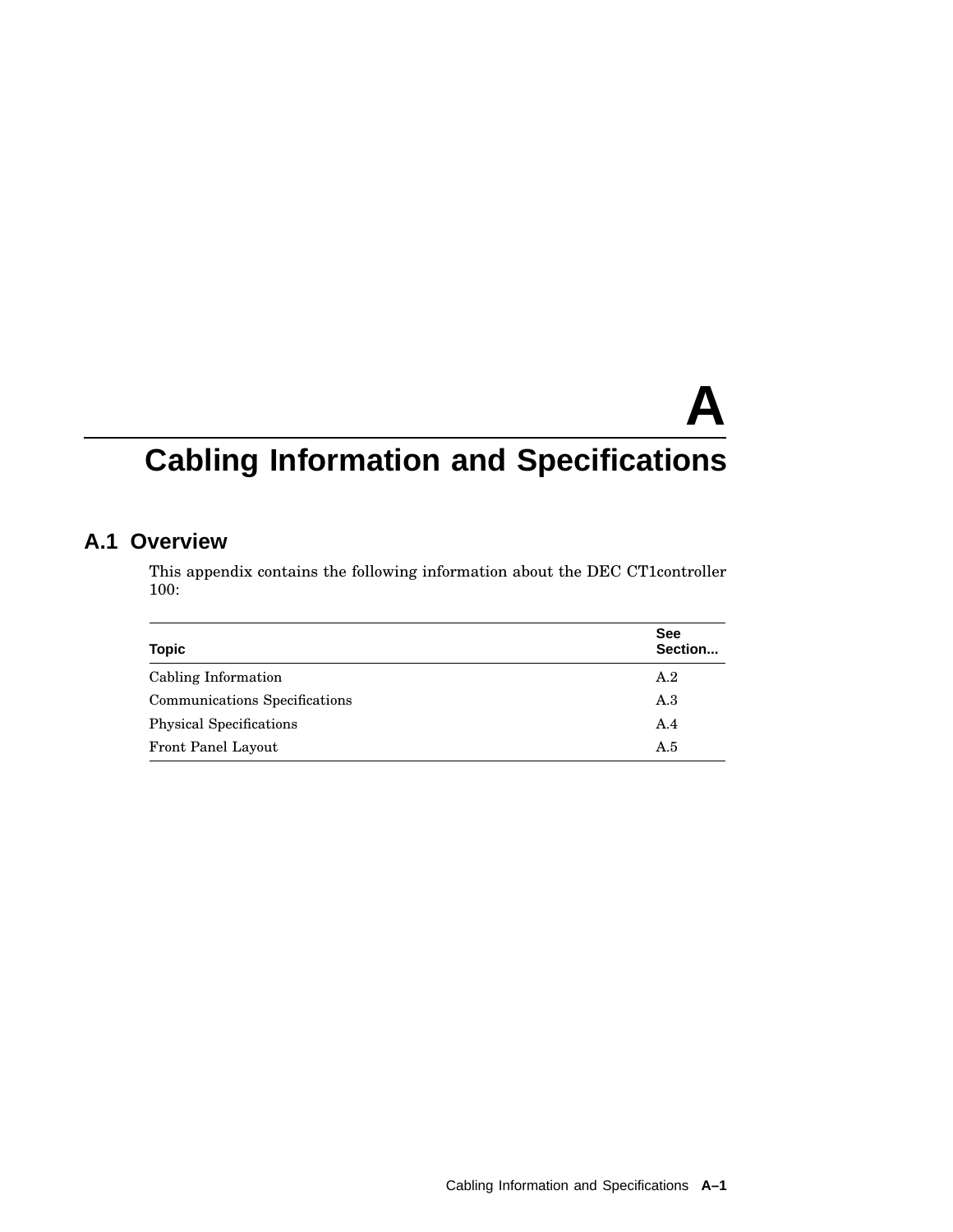## **A.2 Cabling Information**

#### **A.2.1 Pinout**



| Pin          | <b>Signal Name</b> | <b>Pin</b> | <b>Signal Name</b> |
|--------------|--------------------|------------|--------------------|
|              | Receive ring       | 5          | Transmit tip       |
| $\mathbf{2}$ | Receive tip        | 6          | not connected      |
| 3            | not connected      |            | not connected      |

4 Transmit ring 8 not connected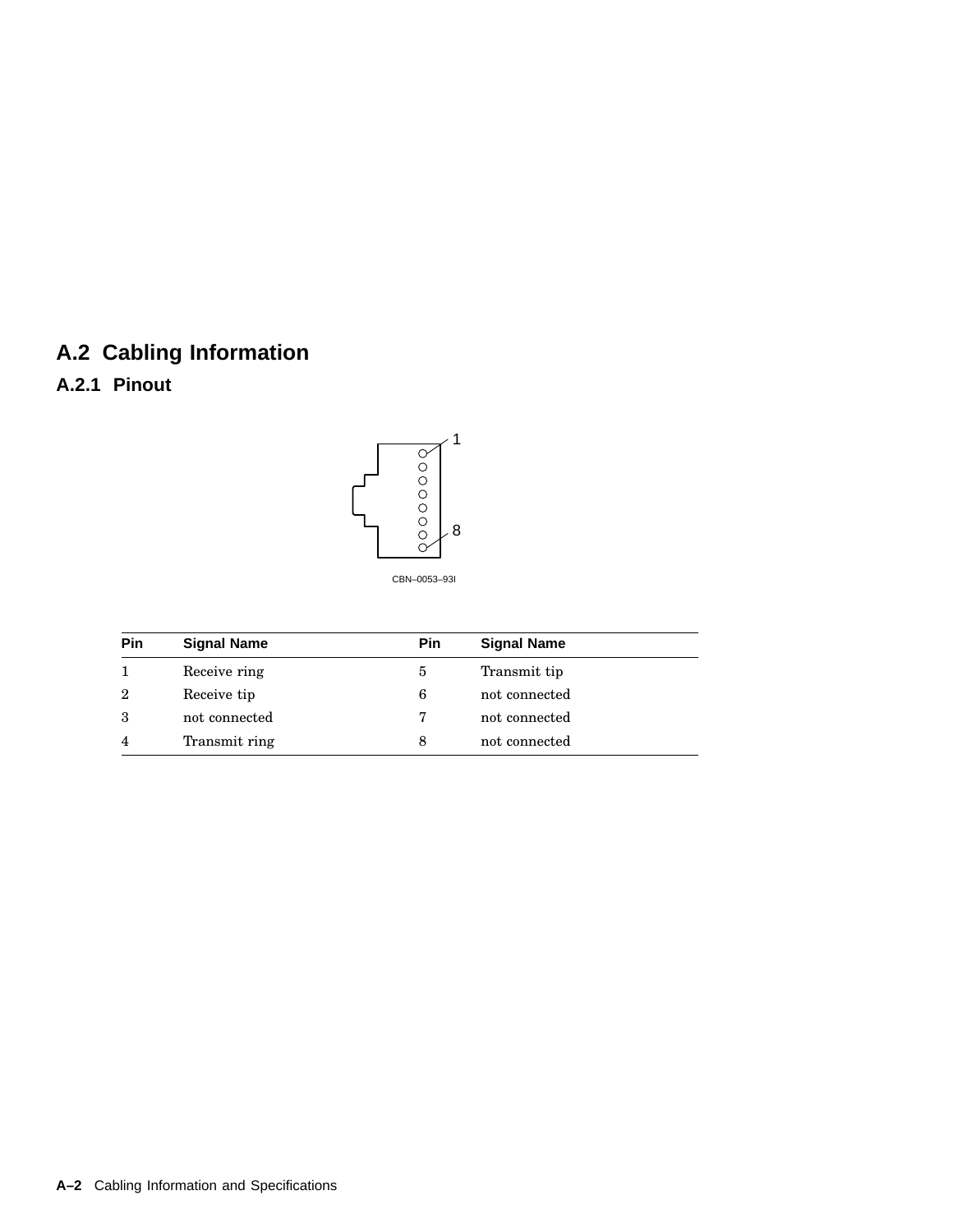#### **A.2.2 Communications Cable**

Use only the BC29P-07 cable with the DEC CT1controller 100. When connecting the cable, make sure that the end with the ferrite collar is nearest to the front panel of the DEC CT1controller 100.

#### **A.2.3 Loopback Connector**

The loopback connector for this product is the H4082-AB.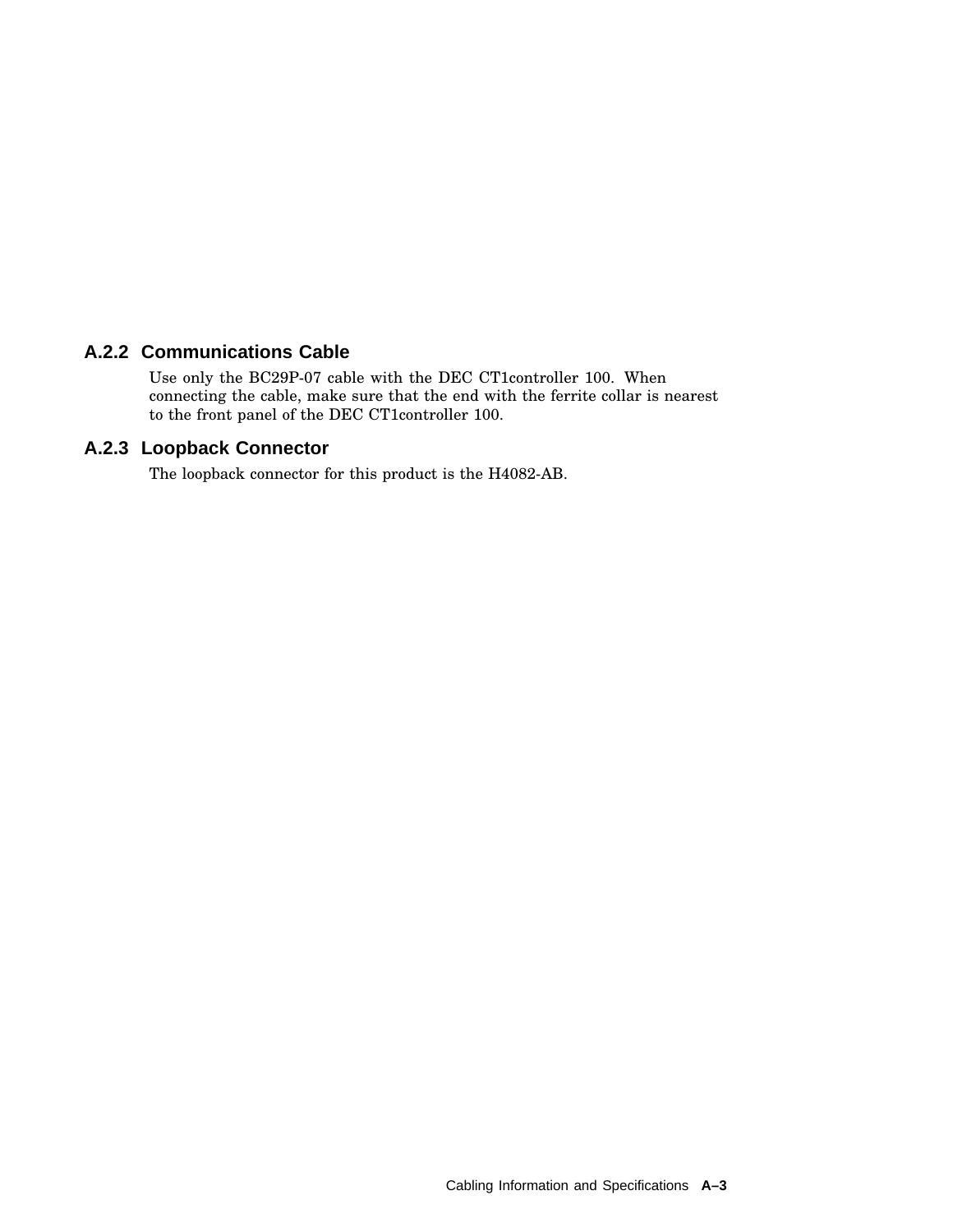| Communications opecnications |                         |  |
|------------------------------|-------------------------|--|
| <b>Specification</b>         | Value                   |  |
| Line speed                   | 1.536 Mbits/s (maximum) |  |
| Number of channels           | 24 (maximum)            |  |
| Channel speed                | 64 Kbits/s              |  |
| Line interface               | $DSX-1$                 |  |

## **A.3 Communications Specifications**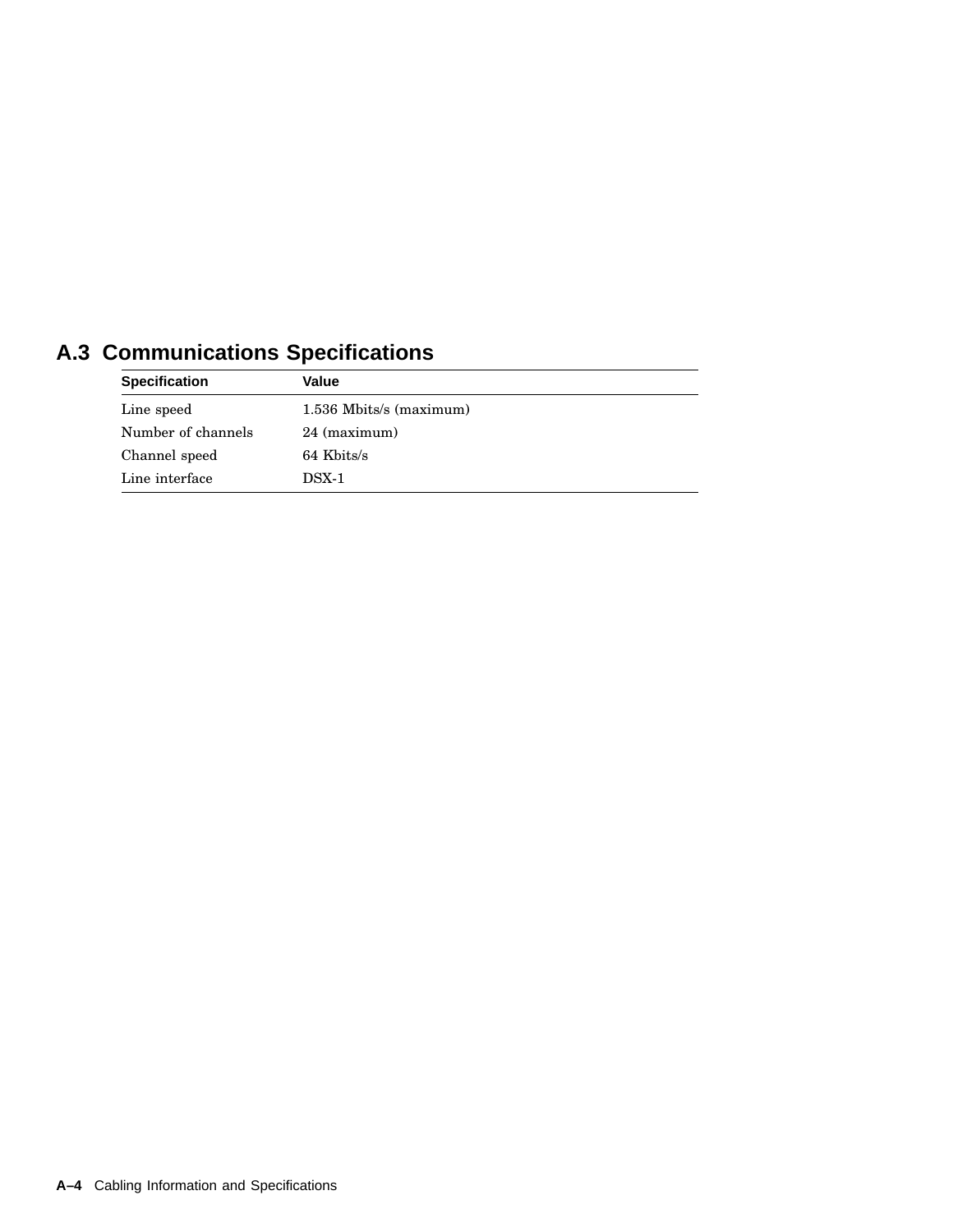